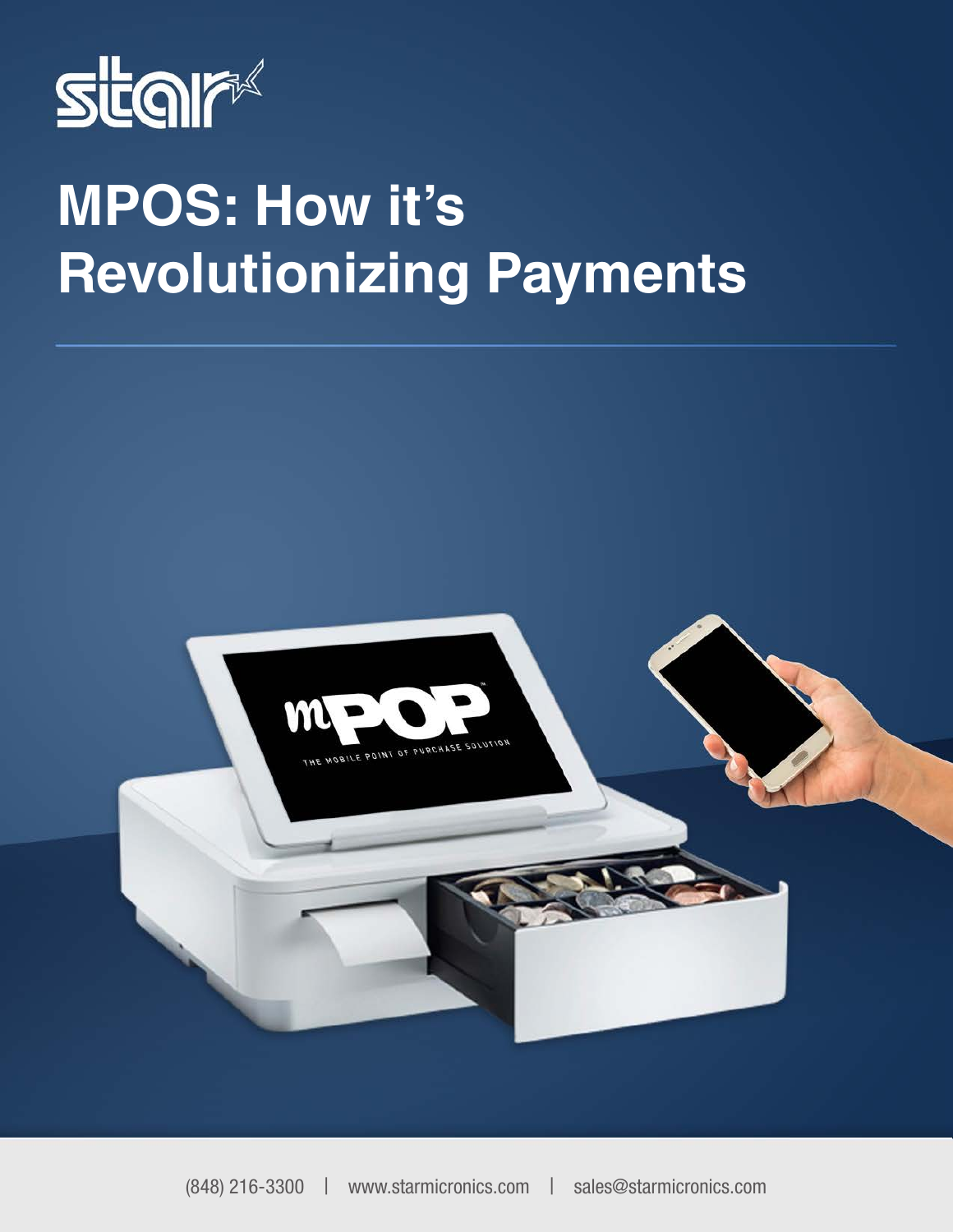

Mobility is rocking the point of sale world. From line busting to omnichannel marketing, it's changing the way retailers and restaurateurs do business. The payments branch of the POS world has not been isolated from mPOS and its effects. In fact, as margins shrink and the competition in merchant processing grows fierce, the payment industry is rushing to adopt tablet POS systems. This is due to ISOs (Independent Sales Organizations) needing to add value to their solutions to stay competitive; tablet POS is a prime way to do this.

What's more, with the EMV liability shift having gone into effect October 2015, now is the time to look into the latest and greatest in mPOS solutions and what they mean for your payment and transaction options. When you upgrade, you might as well go the extra mile and ensure that you've got the edge on your competition.

### Hardware and Software Upgrades: EMV Liability Shift

#### EMV Acceptance

The Oct. 1, 2015 EMV liability shift is driving equipment upgrades across the industry. This shift means that retailers without payment processing equipment certified to the Europay, Mastercard, Visa (EMV) security standard — i.e., credit and debit cards featuring secure microprocessor embedded chips — are liable for any fraudulent activity committed with chip-enabled cards, instead of holding the card issuers liable. Javelin Strategy and Research estimates that U.S. businesses will invest \$8 billion to become EMV compliant.

At an estimated cost of \$150 to \$1,000 per terminal, retailers must upgrade both their hardware and software systems to become EMV compliant. The good news is that vendors in the retail payment processing industry already have taken the crucial first step of ensuring their product offerings meet the latest standard. When undertaking your EMV upgrade, consider the following:

**Enlist your vendor.** Check with your POS hardware vendor to ensure that your equipment is certified to be EMV compliant.

**Double-check the app.** Is your software EMV compliant? From each of the Big Four card networks (American Express, Discover, Mastercard and Visa), you will need to secure EMV certification through your acquiring bank.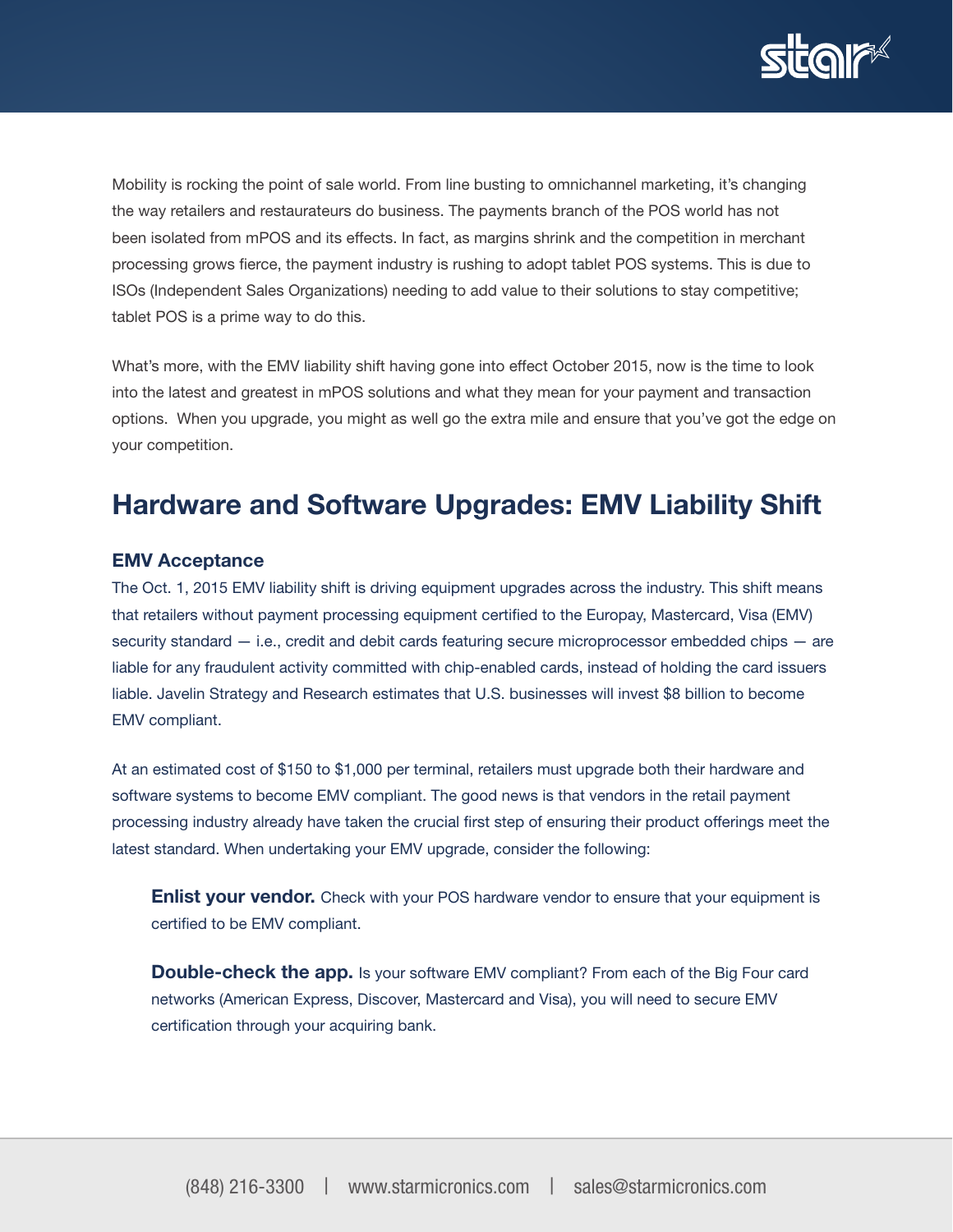

Now that you know what steps you will need to take, it's time to determine your options, and to leap into the 21st century, not only to gain the edge on your competitors, but also to deliver a superlative customer experience.

# Graduating from the Electronic Cash Register (ECR)

Upgrading from the traditional electronic cash register (ECR) to a mobile point of sale (mPOS) platform is one solution to addressing the new payments conundrum.

mPOS is your POS — unleashed. mPOS, also known as EPOS, generally includes a small, portable, handheld wireless device, such as a lightweight tablet or smartphone combined with a small, usually Bluetooth-based, swipe-and-chip-based payment device and payment app (and any other pertinent peripherals), so that employees can assist customers with transactions from any location in a restaurant or retail store. While traditional POS calls for fixed checkout areas, the accompanying long customer queues, and also takes up considerable floor space, mobile POS enables greater flexibility in the store or restaurant layout, while also enabling superior customer service.

One solution to the need for EMV compliance is to choose a modern tablet POS platform. Consider the following benefits of tablet POS versus ECR:

**Lower total cost of ownership.** While the initial cost of a tablet POS may be higher than an ECR, the mobile platform will earn back more than its investment over time. ECR does nothing more than accept transactions. With tablet POS, you not only can conduct transactions (including cash payments and returns) and queue-bust during peak volume times, but you can also "save the sale" by looking up inventory information for stockouts. In addition, the tablet POS is built to be durable for any retail or restaurant environment.

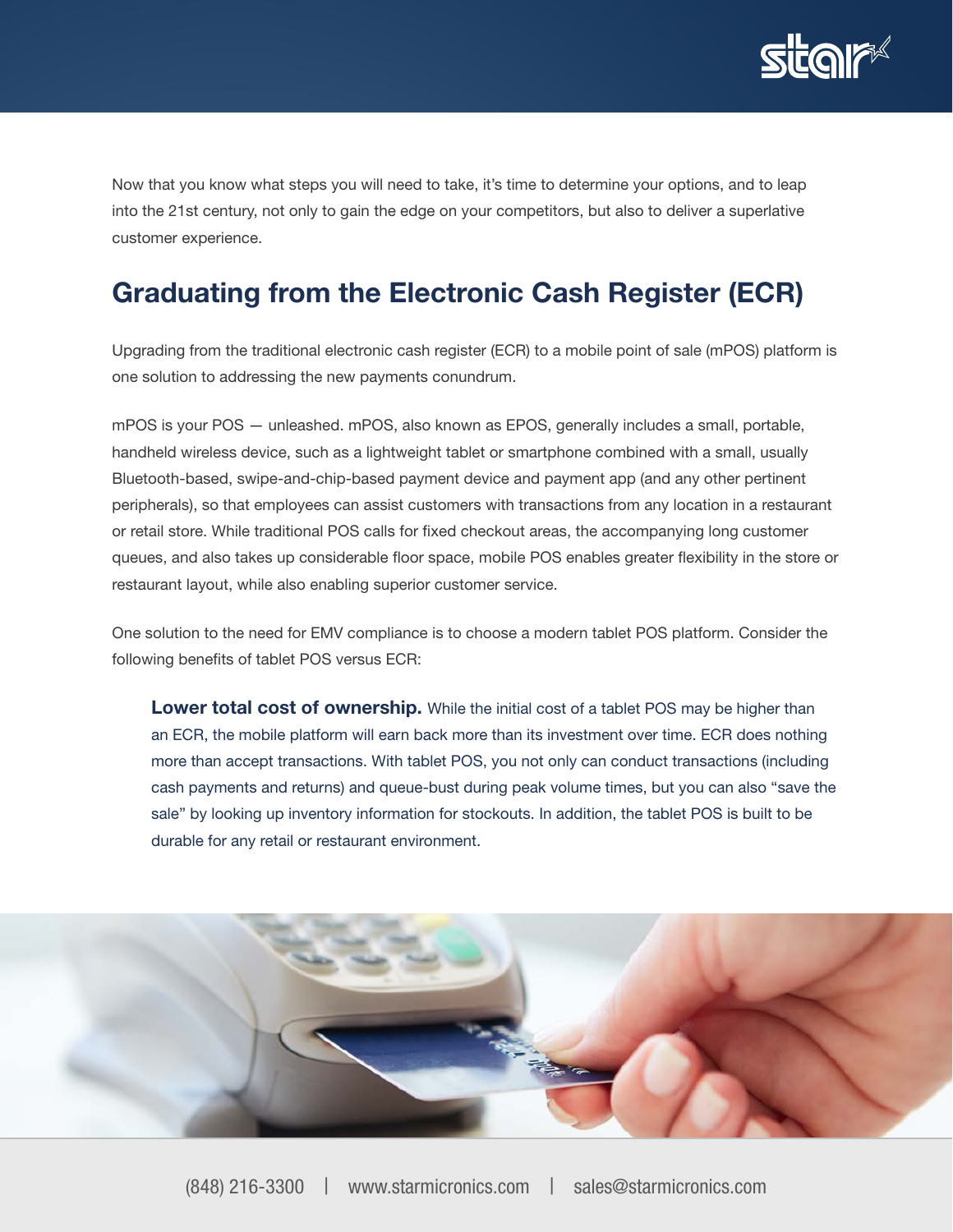

**Easy to setup and use.** Tablet POS is user-friendly and compatible with Android™, Apple® iOS, and Windows® — the very same mobile software platforms your employees use on their personal mobile devices. In no time at all, your tablet POS can be up and running, and earning its ROI.

**Expanded features.** ECRs offer few, if any, features beyond basic sale and return transactions. On the other hand, tablet POS offers Bluetooth and USB connectivity so you can add on peripherals that will be useful to your associates and to your customers. Some tablet POS hardware comes with a built-in cash drawer, scanner and receipt printer, so you simply need to pick the tablet that best matches your needs to go live with your new system.

**Cloud POS offers better data security.** Tablet POS software backs up data to the cloud, enhancing your data security. With transactions backed up outside of the local tablet device, you can rest assured that your information is still available in the event that the equipment is lost or stolen.

Versatility. Tablet POS gives you options. Restaurants using mobile POS can generate higher table turnover and accelerate order processing during peak hours. Users also have the option to dock your tablet POS as a fixed terminal to checkout customers primarily in one location. What's more, your tablet POS can seamlessly integrate with loyalty and rewards programs, inventory software, or workforce scheduling and optimization applications.

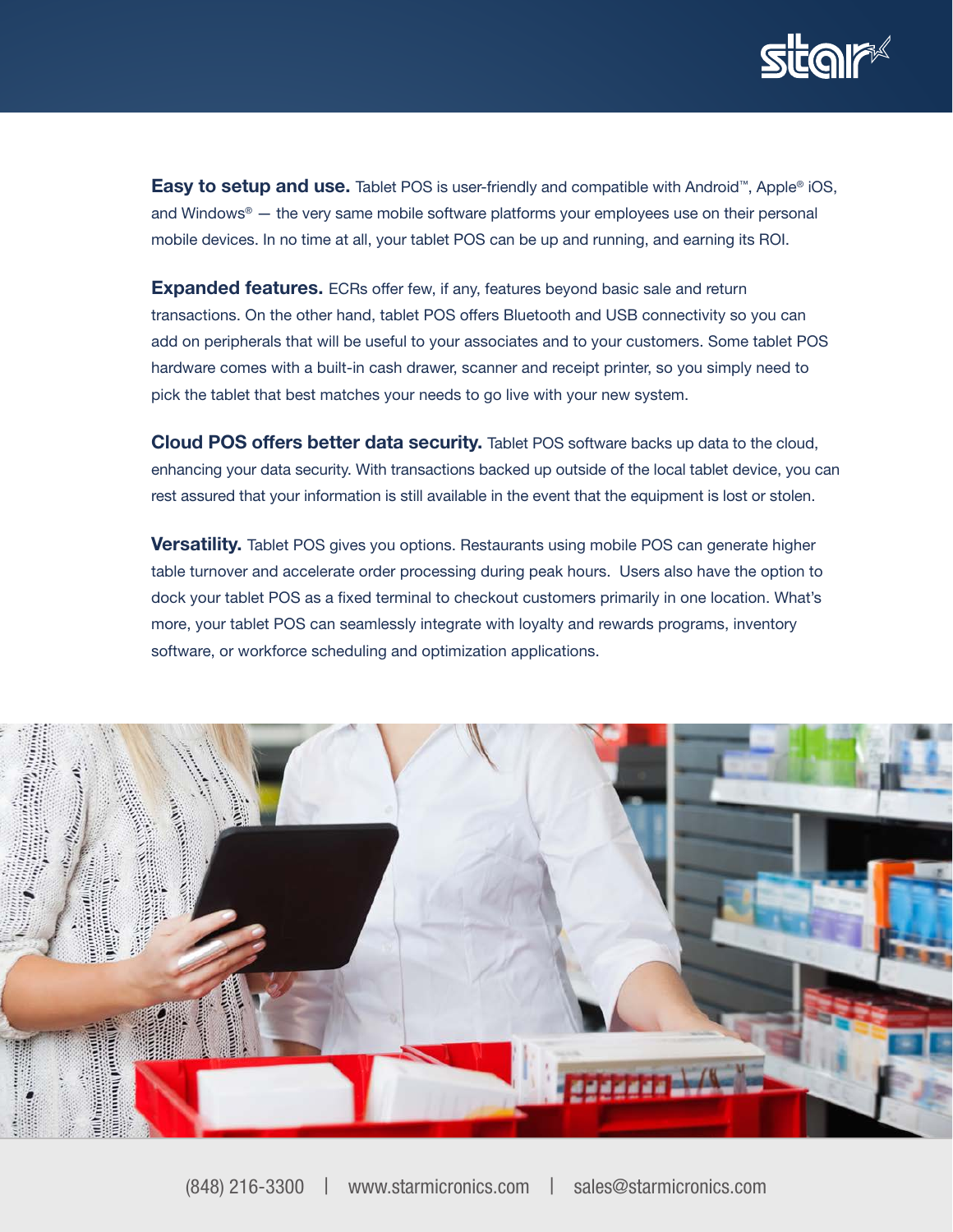

#### How do payments factor into the equation?

Many modern mPOS and tablet POS don't require upgrading — they're already purpose-built to accept the latest advancements in payment technologies. To be EMV compliant, your mPOS needs a dip-in card reader that holds the card to read the embedded chip until the entire transaction is complete (unlike previous cards that just needed to be swiped).

NFC (Near Field Communications) enables touchless payment applications, such as Android™ Pay and Apple® Pay. Customers today expect to be able to pay without pulling out their credit or debit card. These proximity-based payments offer security benefits, as your business never actually receives the customer's card number, thereby reducing your liability.

While many mPOS devices aren't designed to accept cash transactions without forcing the associate back to a fixed station to dock the device, some of the latest tablet POS offerings are built with a sleek and secure, wireless drawer to store cash, receipts, and other essentials. This enables you to serve a wider variety of customers, and not just those seeking cashless transactions.

In order to complete transactions, you'll need to print off receipts on-the-fly. Tablet POS can be easily paired, or connected, with wireless, mobile printers that can be carried by, or displayed closely to, the sales representative. These wireless, mobile printers deliver a neatly printed receipt quickly and quietly, offering an end-to-end transaction experience from anywhere in your restaurant or store.

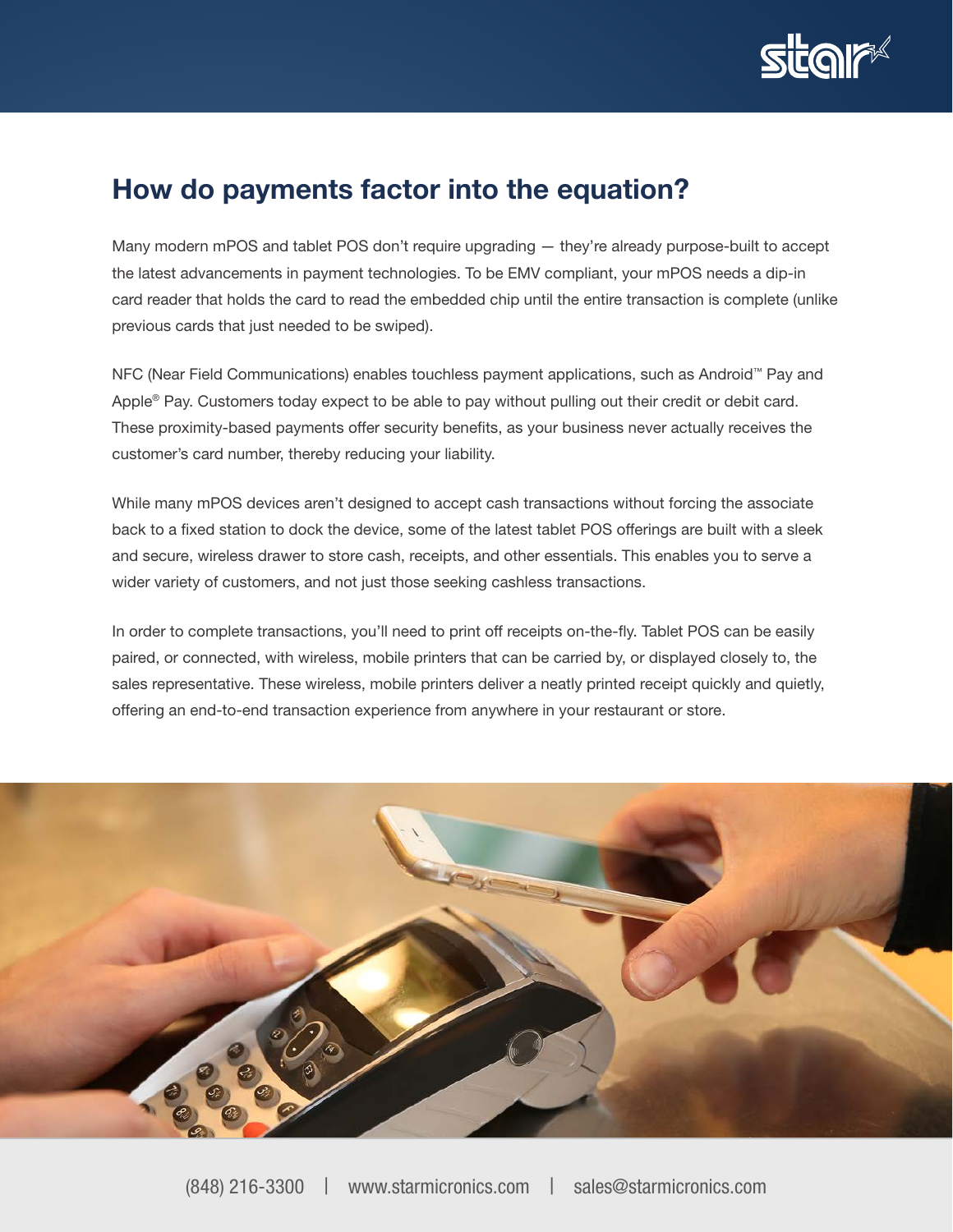

#### Why choose an ergonomic mobile solution?

When considering mPOS, look at [ergonomic mobile solutions](http://www.mpop.com). These solutions recognize that some businesses need peripherals beyond the basic tablet POS, such as a combination cash drawer/receipt printer. Here's what ergonomic mobile solutions offer:

**Convenience.** With an ergonomic tablet POS plus cash drawer/receipt printer, you can accept all payments anywhere, anytime. This is a big improvement over common mPOS, which traditionally only handles electronic payments.

**Space saver.** Ergonomic solutions reduce your POS footprint significantly. With their small size and sleek profile, these platforms are attractive and unobtrusive in your retail or restaurant environment, freeing up space in which you can add tables or expand merchandise displays.

Assist mPOS solutions. Because these ergonomic mobile solutions rely on Bluetooth technology for connectivity, they're fully mobile when needed and rid you of tangled wires and a jumble of dongles.

Full functionality. Ergonomic mobile solutions offer robust features and functionality for a wide range of applications.

**Receipt printer.** Small and compact, a built-in printer lets you quickly and quietly print a receipt as soon as the transaction closes. Additionally, sometimes single accessories are needed without a full system. In this case, you should check to see if your system can support additional printers for your bar, kitchen, and other areas.

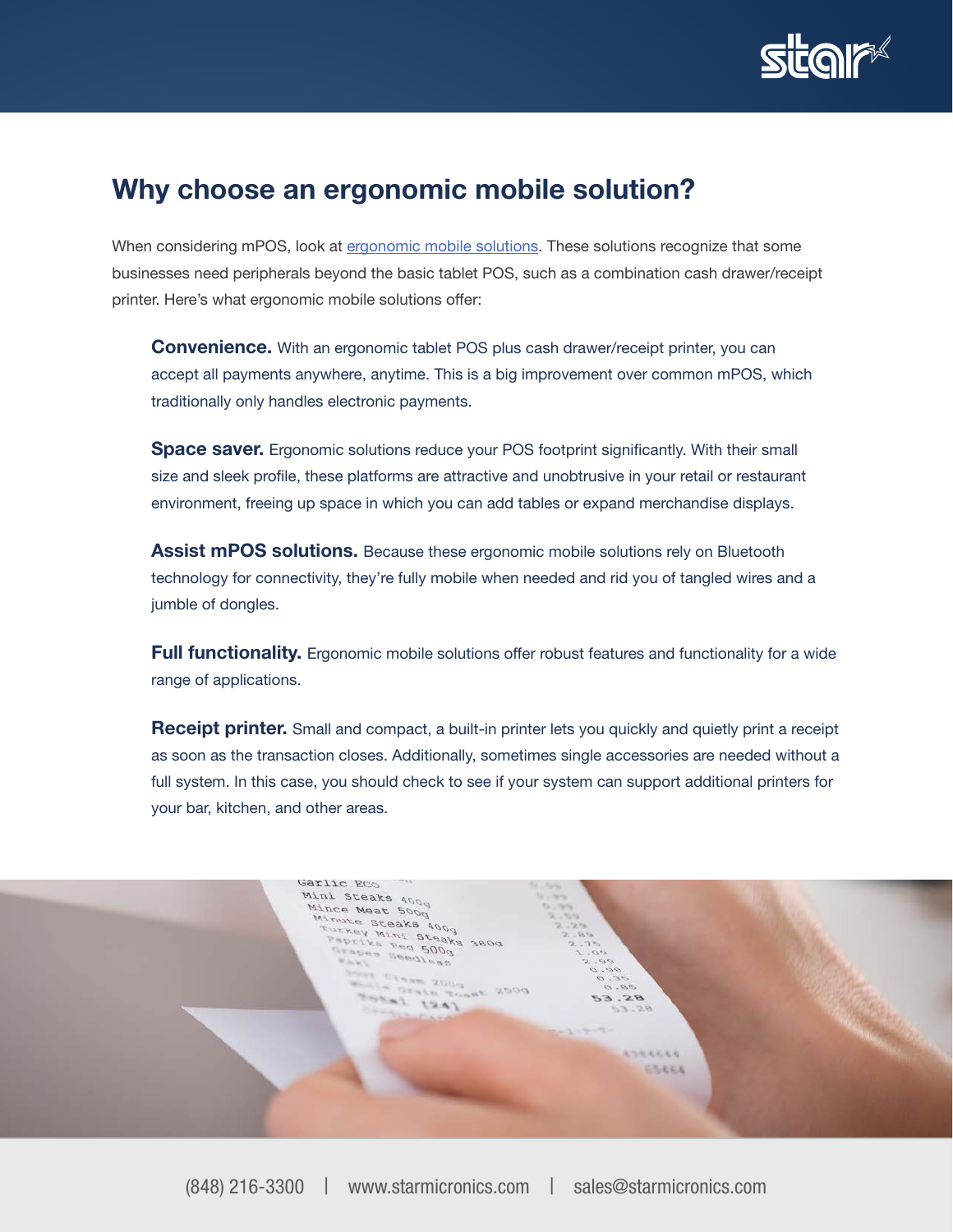

**Barcode scanner.** If your tablet or mobile device lacks a barcode scanner, your ergonomic mobile solution easily accommodates an optional plug-and-play scanner for reading merchandise.

**Cash drawer.** A secure cash drawer stores currency, checks, receipts and other important items. The size of cash drawer you choose will depend on the number of cash transactions you process a day.

**Software application.** To get the greatest value of your ergonomic mobile solution, pick a software application that supports the latest payment options such as NFC and EMV. This will help you to avoid another technology upgrade in the near future.

**Tablet/device.** When evaluating tablet and mobile device options on the market, be sure to select hardware that's designed to process NFC and EMV payments, preferably without requiring addons or peripherals to do so. Choose a device that's compatible with your preferred software application. Most software applications have a preferred operating system, however if you need a software application to be cross compatible, make sure to do your research and find a web-based solution.

**Digital Receipt.** More and more retailers want to deliver an in-store experience that provides digital support. There are innovative, [downloadable apps](http://www.allreceipts.com) on the market today that are supported by many POS systems. These apps allow your customers to receive a digital copy of their receipt on their smartphones. Some of these apps even allow functionality for customer satisfaction surveys, so retailers can always get a gauge on how they are perceived by their customers.